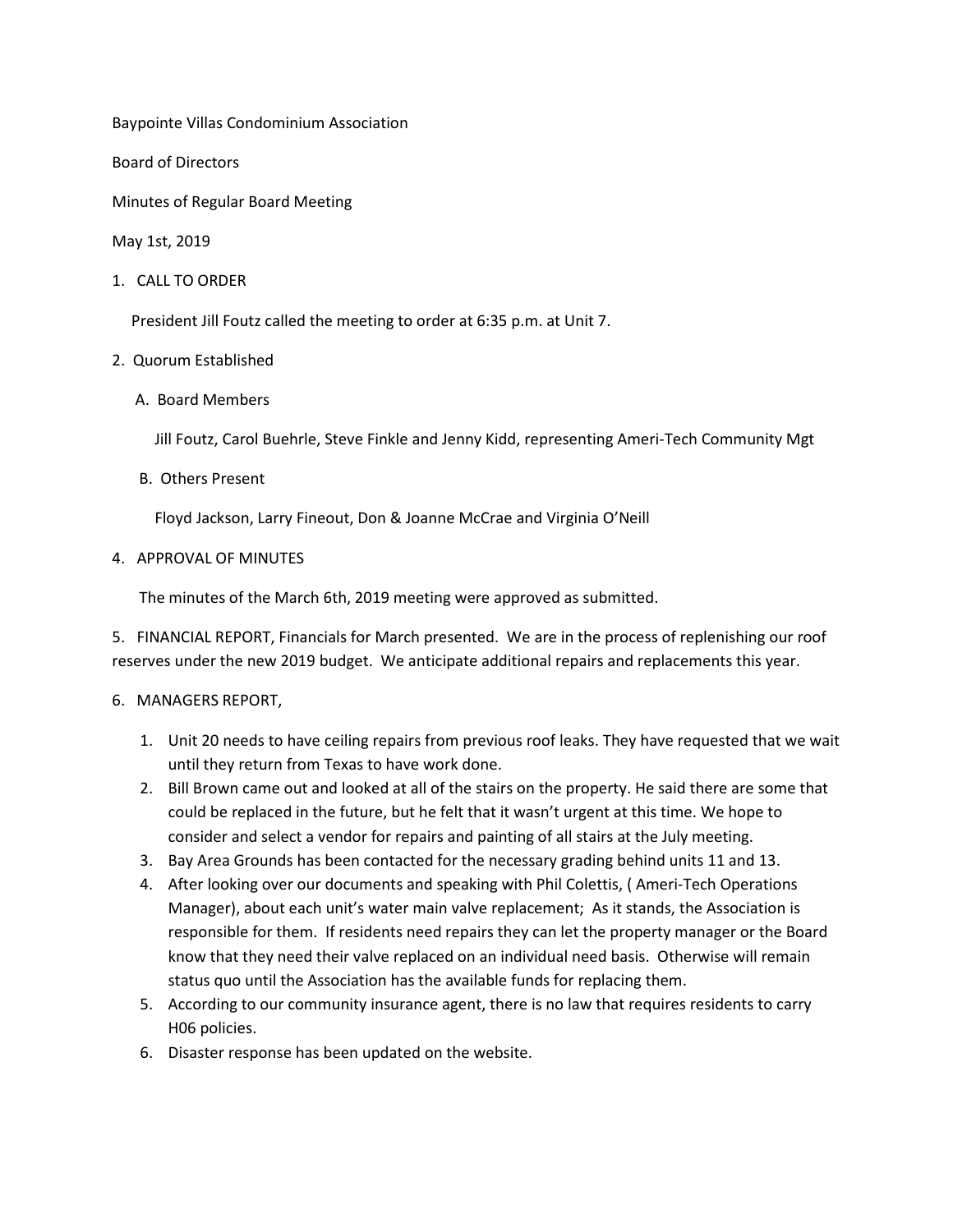7. OLD BUSINESS

A. Hurricane Awareness page has been added to the website [www.baypointevillas.com](http://www.baypointevillas.com/)

B. Bay Pointe Newsletter for Spring 2019 has been published and emailed to all owners of record.

C. Welcome new Bay Pointe residents! Keith and Linda Carnes, unit 17, Ann Mulcahy, unit 7, Noah Risley, unit 14.

D. We are actively considering proposals for stair repairs and painting. This issue should be on the table for approval at our next meeting.

E. Gutter downspouts on west side of units 11/13 have been repaired. Re-grading of eroded area should be completed by this writing.

F. Community Code Enforcement update; Unit #6 has been vacated and completely cleaned out. Owner's vehicle has also been cleaned out. Family requests privacy as they move forward with their decisions.

## 8. NEW BUSINESS

A. Unit 16 has been listed for sale.

 B. New resident interview questionnaire approved by Board of Directors. Ameri-Tech will use these template for interviewing potential new owners and renters. (As of these minutes, there are no renters at Bay Pointe.)

 C. Some residents have expressed an interest in having their main water supply lines replaced at their own expense. This is being considered. If approved, an approved vendor will be selected to make these repairs as the responsibility for this work is the Condominium Association.

 D. Our President, Jill Foutz has sold her unit and has stepped down from the Board of Directors. We all owe Jill a debt of gratitude for her leadership since assuming the challenging task of President. Her expertise in the area of condo law and state regulations was a valuable asset for our community.

 F. We would like to welcome three new interim Board members, who responded to our needs without hesitation. With their help, we have avoided receivership and a significant increase in our operating budget. Giulio Musciano, unit 8, Keith Carnes, unit 17 and Gregg Cuzzucoli, unit 21 are your new Board members. We sincerely appreciate all three of you volunteering your time and service to Bay Pointe Villas Condominium Association! We will be scheduling our first meeting sometime in July.